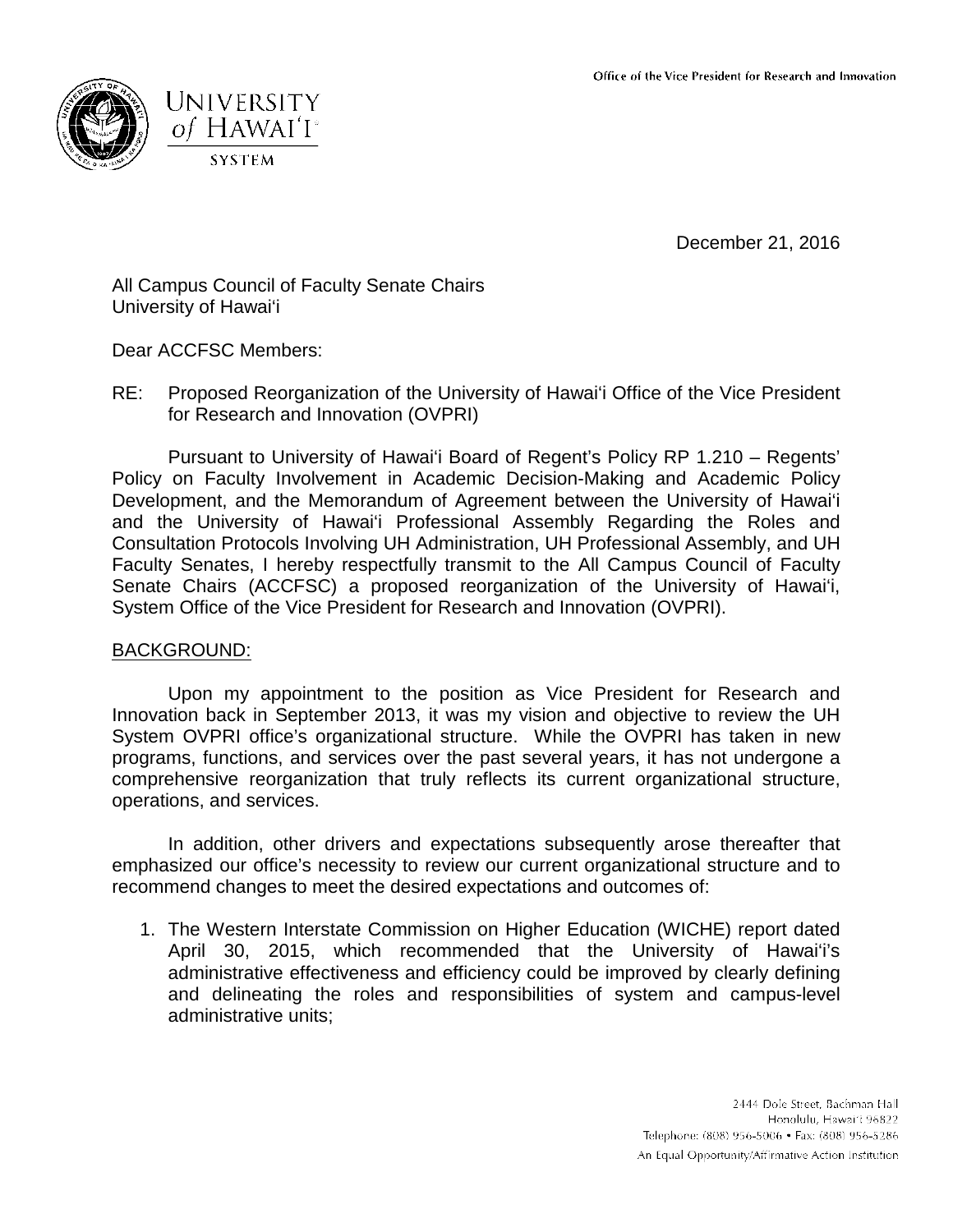All Campus Council of Faculty Senate Chairs December 21, 2016 Page 2

- 2. The University of Hawai'i Board of Regents (BoR) directive to President David Lassner to seek administrative reorganizations designed to *"reduce costs, establish clear lines of authority and responsibility, minimize duplication of effort, and improve efficiencies and effectiveness"* via the consolidation and realignment of system-level and campus-level offices;
- 3. The University of Hawai'i Strategic Directions, 2015-2021, Hawai'i Innovation Initiative (HII) goal to *"Create more high-quality jobs and diversify Hawai'i's economy by leading the development of a \$1 billion innovation, research, education and training enterprise that addresses the challenges and opportunities faced by Hawai'i and the world"*; and
- 4. The recommendations noted in the Research Compliance Task Force (RCTF) Report dated October 1, 2015, which recommended that the University of Hawai'i: a) build and effective research community in compliance with regulations; b) improve compliance efficiency for the UH Research community; and c) reorganize to enable the UH research community to be more successful and efficient, while maintaining compliance with regulations.

In light of these mandates, in July of 2016 I convened a work group consisting of OVPRI Directors to specifically provide *"input, comments, and recommendations to the OVPRI as we move towards a decision on the overall reorganization structure to fulfill the overall objectives of the OVPRI to have the Office of Research Compliance (ORC), the Office of Research Services (ORS), and the Office of Technology Transfer and Economic Development (OTTED) be situated and housed physically together in close proximity to increase the efficiency and effectiveness of a one-stop collective services approach to better service and support the research community."* With the shift in focus from a campus-level to system level approach, our offices needed to develop and implement an organizational structure with an emphasis on increasing transparency, accountability, consistency, and proactivity in research compliance and services to the research community.

## SUMMARY OF PROPOSED OVPRI REORGANIZATION:

The purpose of the OVPRI reorganization is threefold:

- 1. Update the organizational structure and functional statements of the University of Hawai'i System Office of the Vice President for Research and Innovation (OVPRI);
- 2. Review the current organizational structure due to the recent incorporation of the Office of Research Compliance from the University of Hawai'i at Mānoa (UH Mānoa) to OVPRI;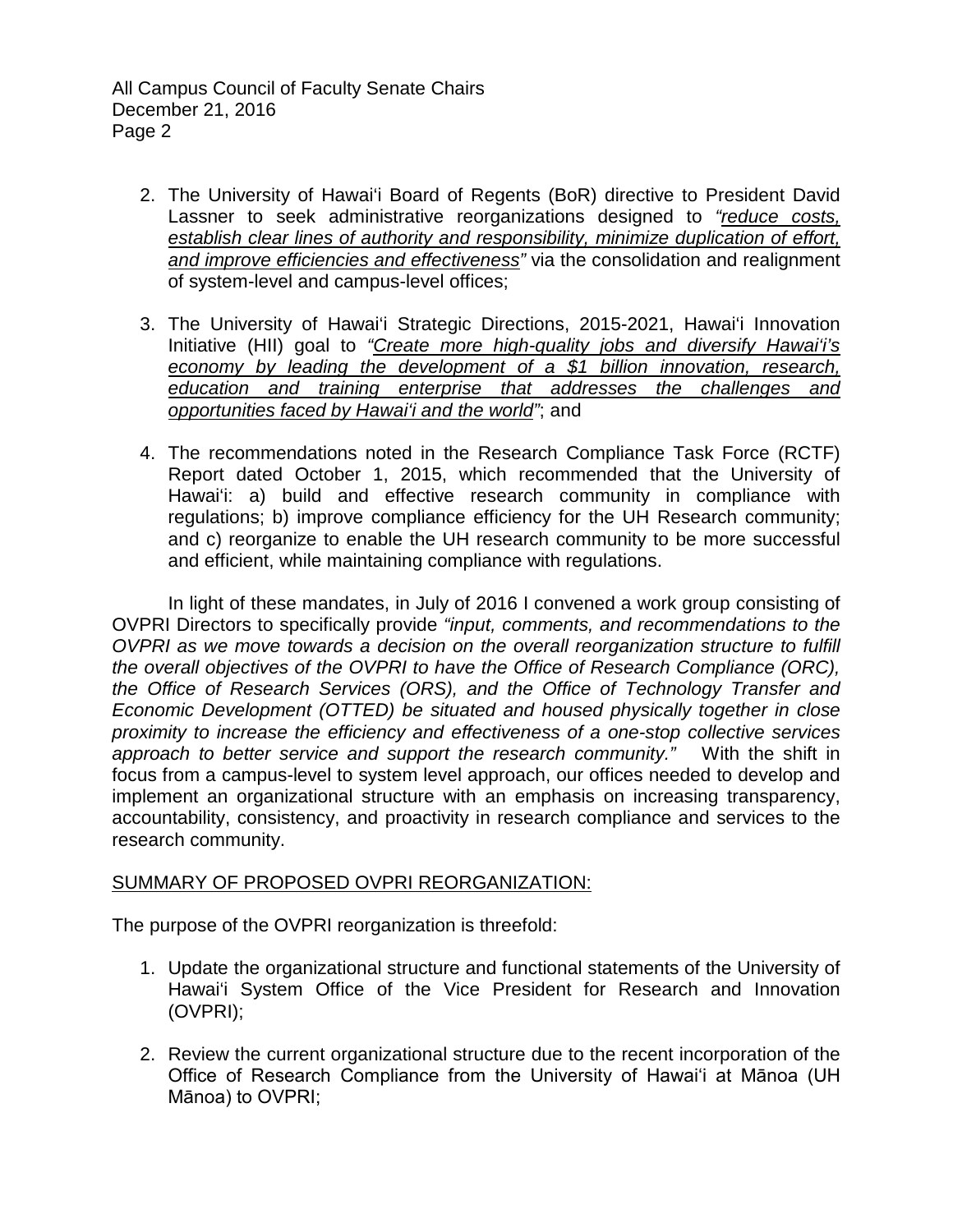All Campus Council of Faculty Senate Chairs December 21, 2016 Page 3

- 3. Meet the expectations and desired outcomes of:
	- a) the Western Interstate Commission on Higher Education (WICHE) report dated April 30, 2015, which recommended that the University of Hawai'i's administrative effectiveness and efficiency could be improved by clearly defining and delineating the roles and responsibilities of system and campuslevel administrative units;
	- b) the UH Board of Regent's directive to the UH President to seek administrative reorganizations designed to reduce costs, establish clear lines of authority and responsibility, minimize duplication of effort, and improve efficiencies and effectiveness via the consolidation and realignment of system-level and campus-level offices;
	- c) the University of Hawai'i Strategic Directions, 2015-2021, Hawai'i Innovation Initiative (HII) goal to *"Create more high-quality jobs and diversify Hawai'i's economy by leading the development of a \$1 billion innovation, research, education and training enterprise that addresses the challenges and opportunities faced by Hawai'i and the world"*; and
	- d) the recommendations noted in the Research Compliance Task Force (RCTF) Report (RCTF) dated October 2015, which recommended that UH: a) build and effective research community in compliance with regulations; b) improve compliance efficiency for the UH Research community; and c) reorganize to enable the UH research community to be more successful and efficient, while maintaining compliance with regulations.

In addition, the major elements of the OVPRI reorganization are as follows:

- 1. Formally recognizes the Academy for Creative Media (ACM) and the STEM Pre-Academy as legislatively implemented under the OVPRI pursuant Act 134, SLH 2013, and combines these two programs under a newly created Office of Strategic Initiatives.
- 2. Formally recognizes the Office of Export Controls (OEC) which was created in OVPRI in 2011 and adds OEC into the organizational structure of the Office of Research Compliance (ORC).
- 3. Formally recognizes the Applied Research Laboratory (ARL) which was created in 2008 as a recognized unit under OVPRI.
- 4. Creating a new Fiscal and Administrative Services operations unit in OVPRI that will combine all administrative and fiscal positions.
- 5. Moving the Financial Conflicts of Interest and Commitment (FCOIC) responsibilities from the Office of Research Services (ORS), Fiscal Compliance,